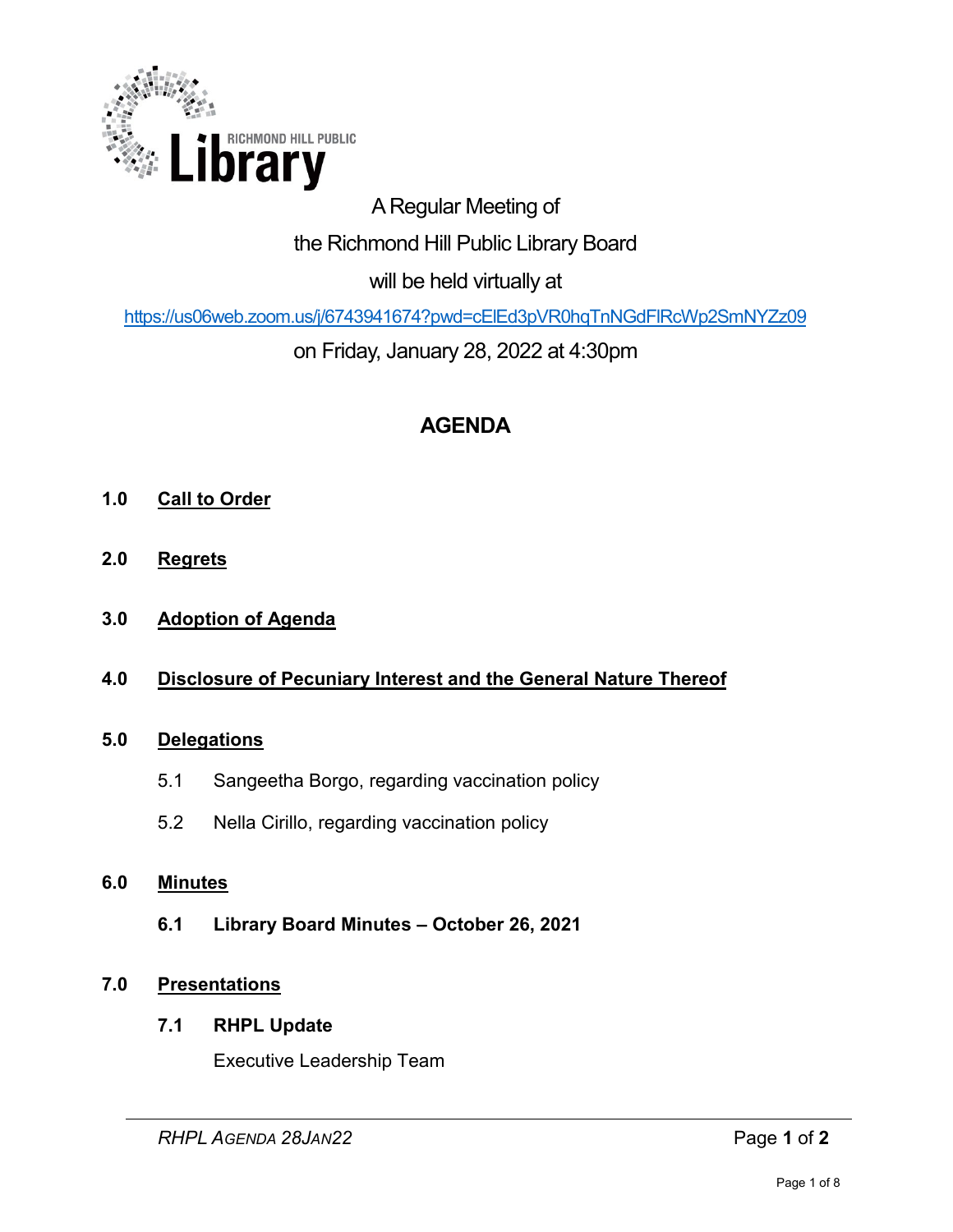## **8.0 Reports**

Accessible documents can be accessed through the [RHPL website > Your](https://www.rhpl.ca/your-library/about-us/library-board)  Library [> About Us > Library Board](https://www.rhpl.ca/your-library/about-us/library-board)

## **8.1 Reallocation of Approved Reserve Funds Report SRLIB22.01**

### **9.0 New Business**

### **10.0 Member Announcements**

### **11.0 Date of Next Meetings**

The next Regular Meeting of the Library Board will be held on:

**Tuesday, February 22, 2022 @ 4:00 p.m.** virtually using video-teleconferencing technology**.** 

# **12.0 Adjournment**

*Please advise Darren Solomon and Susan Quinn of regrets for attendance, by noon of the day of the meeting at e-mail: dsolomon@rhpl.ca and squinn@rhpl.ca*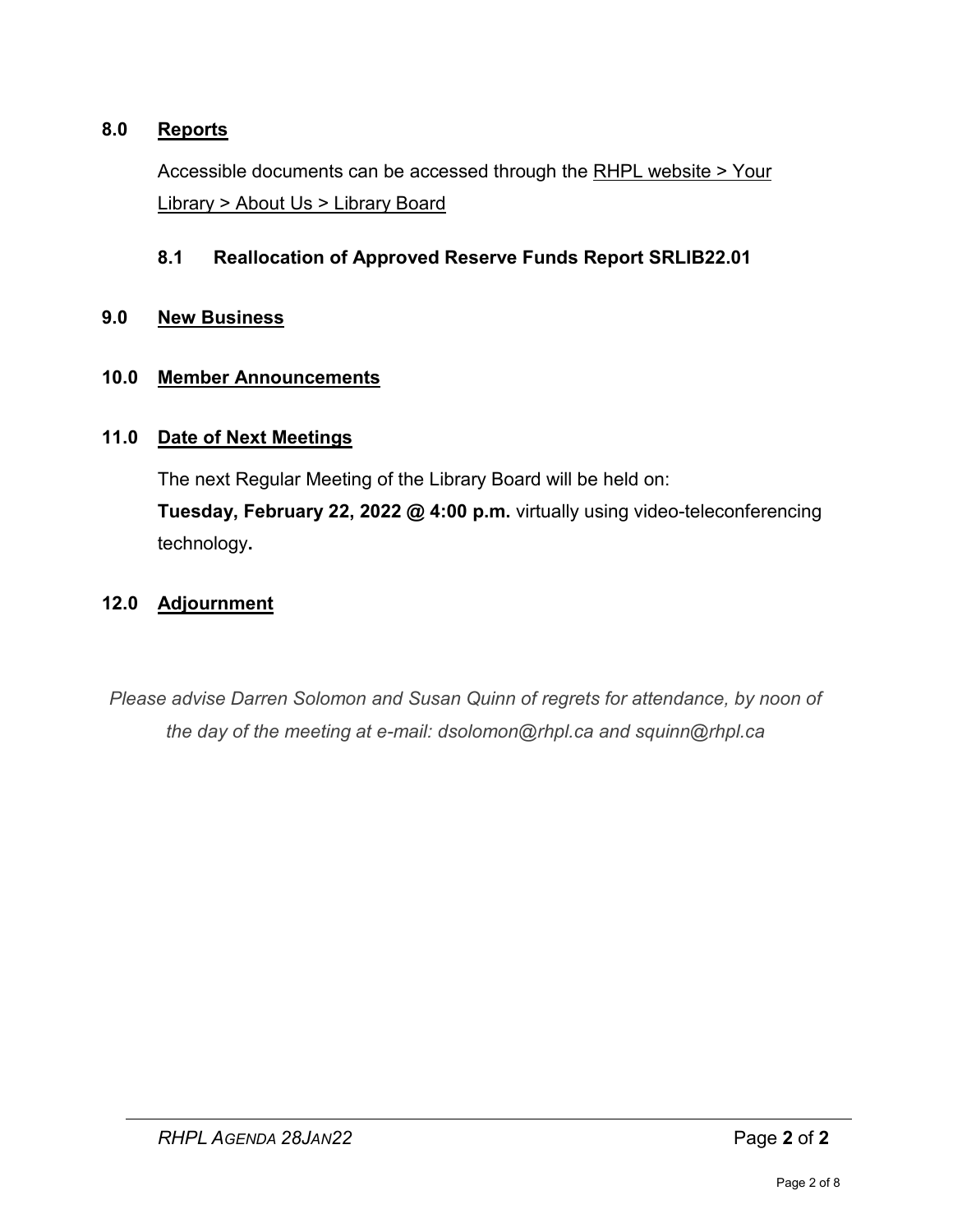**Agenda Item 6.1** 



# The Richmond Hill Public Library Board Tuesday, October 26, 2021

# **MINUTES**

The Richmond Hill Public Library Board held a regular meeting on Tuesday, October 26, 2021 virtually using video-teleconferencing technology.

- **Present:** Councillor Greg Beros, Chair Stephen Chait Regional and Local Councillor Joe DiPaola Frank DiPede Regional and Local Councillor Carmine Perrelli Mahnas Shahbazi
- **Staff:** Darren Solomon, Chief Executive Officer Catherine Charles, Director, Collecions and Program Development Yunmi Hwang, Director, Branch Services Robin Fribance, Executive Manager, Experience & Strategy Susan Quinn, Executive Administration Coordinator

# **1.0 Call to Order**

The Chair called the meeting to order at 4:00 p.m.

# **2.0 Regrets**

*RHPL BOARD DRAFT MINUTES 26OCT21 PAGE 1 OF 4* Councillor Tom Muench Rona Wang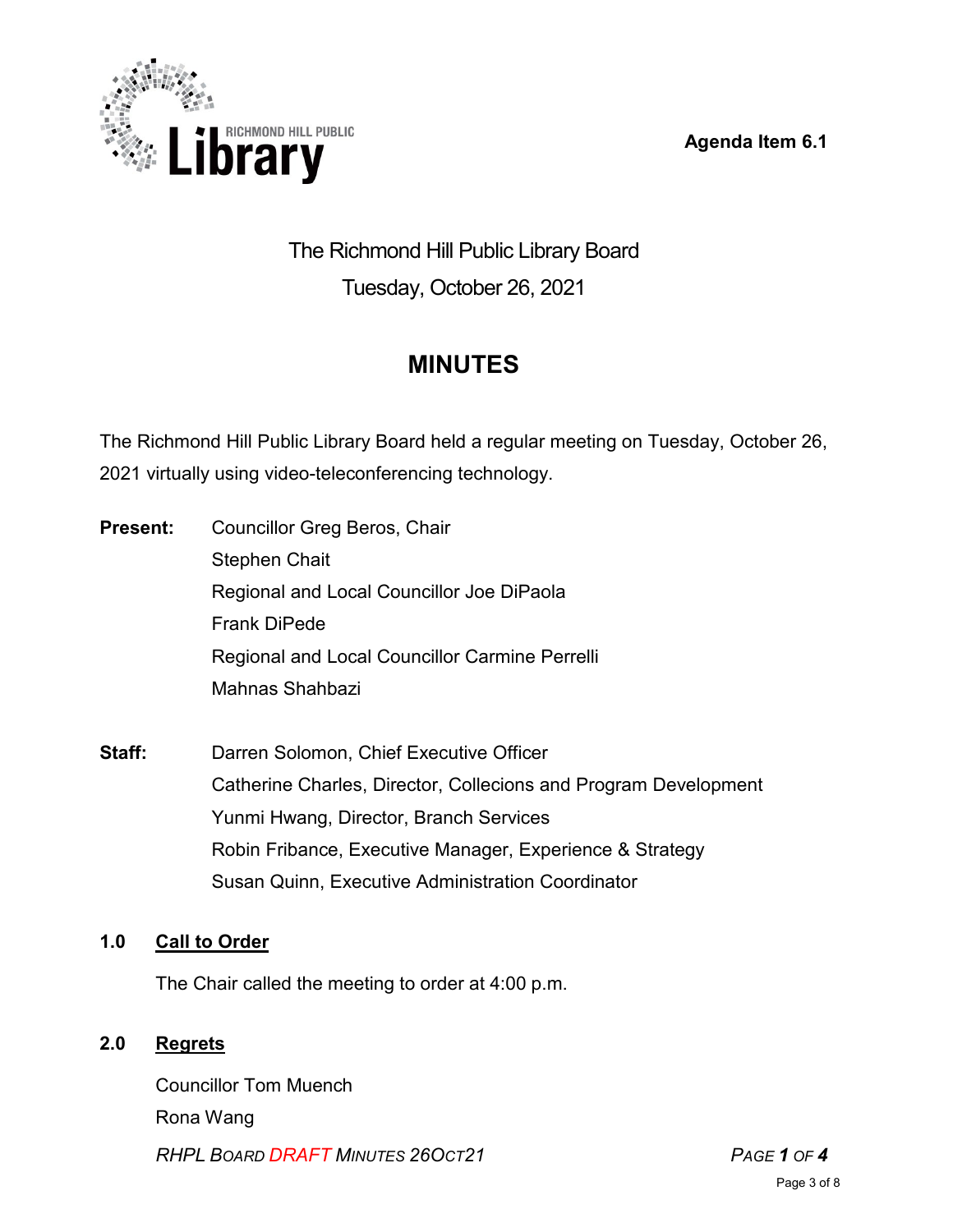## **3.0 Adoption of Agenda**

#### **Motion:**

21:61

## **Moved By:**

Regional and Local Councillor C. Perrelli

# **Seconded by:**

S. Chait

**THAT** the Agenda of October 26, 2021 be adopted.

# **CARRIED UNANIMOUSLY**

# **4.0 Disclosure of Pecuniary Interest and the General Nature Thereof**

There were no disclosures of pecuniary interest.

#### **5.0 Minutes**

## **5.1 Library Board Minutes – September 28, 2021**

**Motion:**

21:62

## **Moved By:**

Regional and Local Councillor J. DiPaola

## **Seconded by:**

M. Shahbazi

**THAT** the Minutes of September 28, 2021 be adopted

# **CARRIED UNANIMOUSLY**

*RHPL BOARD DRAFT MINUTES 26OCT21 PAGE 2 OF 4*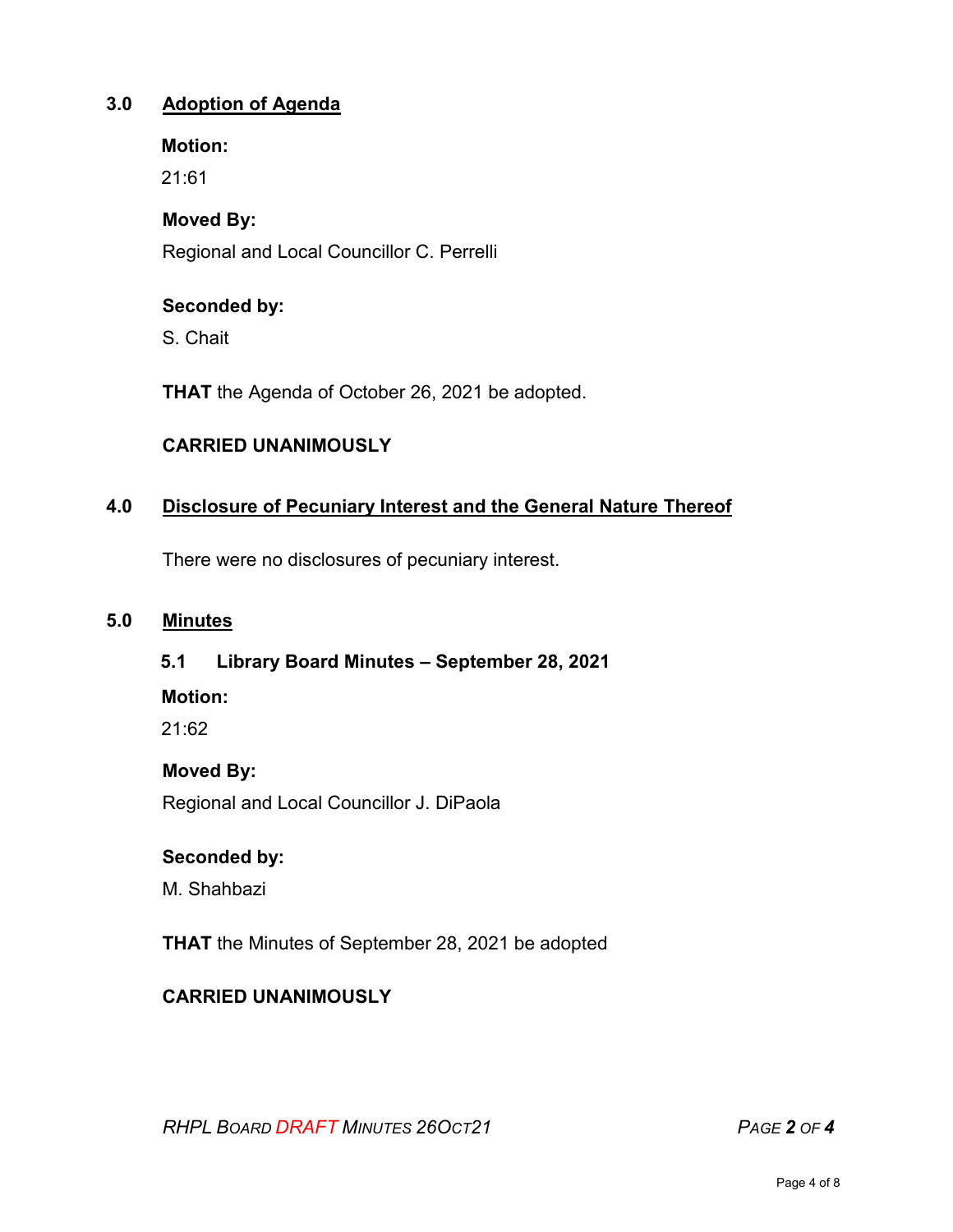#### **6.0 Presentations**

### **6.1 RHPL Update**

Darren Solomon, CEO

Catherine Charles, Director, Content and Program Development

Yunmi Hwang, Director, Branch Services

Robin Fribance, Executive Manager, Experience & Strategy RHPL

### **7.0 Reports**

Accessible documents can be accessed through the [RHPL website > Your](https://www.rhpl.ca/your-library/about-us/library-board)  Library [> About Us > Library](https://www.rhpl.ca/your-library/about-us/library-board) Board

## **7.1 Board Composition Feedback for City Clerk Report SRLIB21.22**

**Motion:** 

21:63

#### **Moved by:**

F. DiPede

#### **Seconded by:**

S. Chait

**THAT** the Library Board approve the feedback on the composition of the Board and for the CEO to deliver it to the City Clerk.

## **CARRIED UNANIMOUSLY**

#### **8.0 New Business**

None

#### **9.0 Member Announcements**

None

*RHPL BOARD DRAFT MINUTES 26OCT21 PAGE 3 OF 4*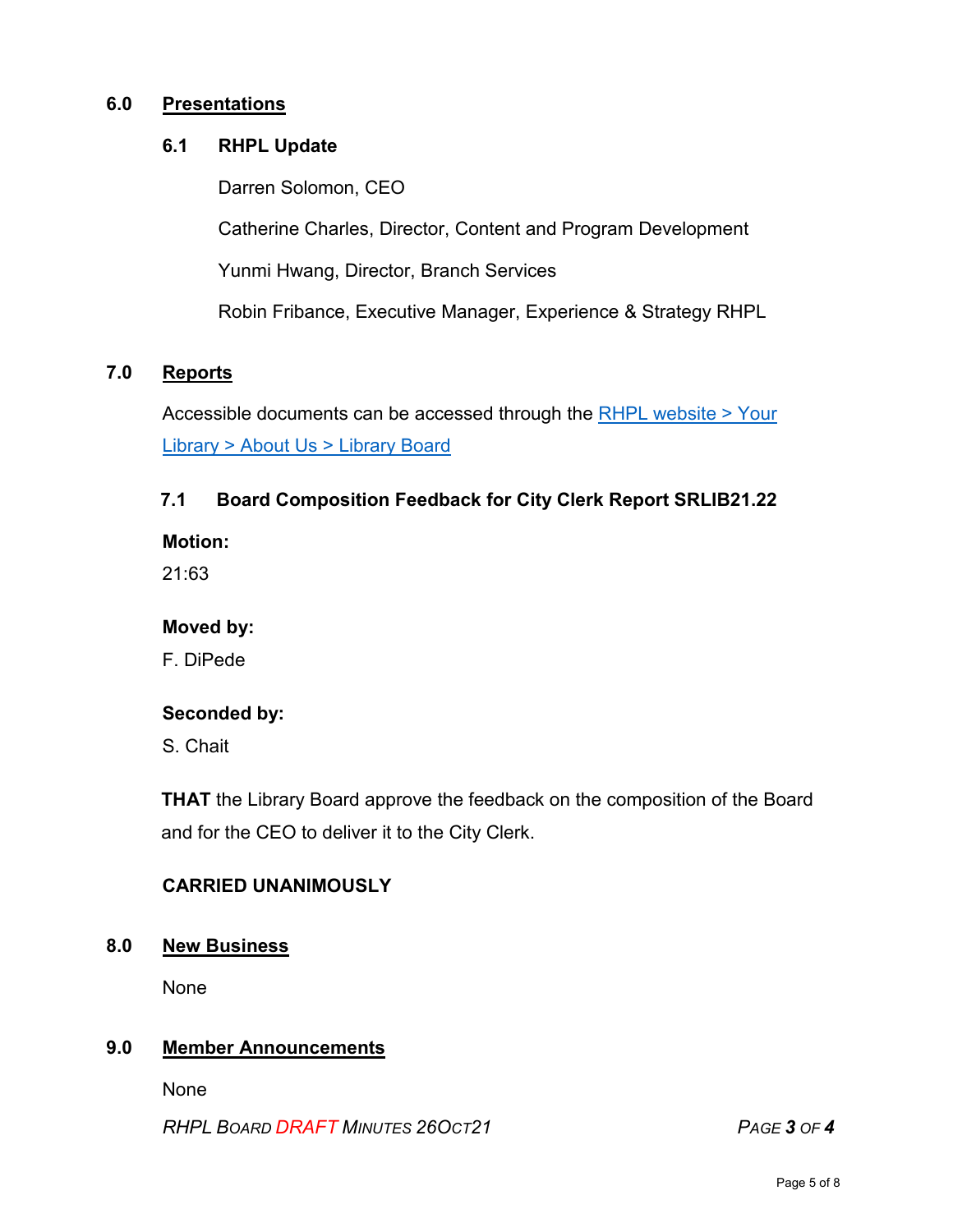#### **10.0 Date of Next Meetings**

The next Regular Meeting of the Library Board will be held on: **Tuesday, January 25, 2022** virtually using video-teleconferencing technology**.** 

#### **11.0 Adjournment**

**Motion:** 

21:64

### **Moved By:**

Regional and Local Councillor C. Perrelli

### **Seconded by:**

Regional and Local Councillor J. DiPaola

**THAT** the meeting be adjourned at 4:14 p.m.

# **CARRIED UNANIMOUSLY**

Respectfully submitted,

"Signed version on file in the Administration Offices"

Councillor Greg Beros **Darren Solomon** Chair Chair Chief Executive Officer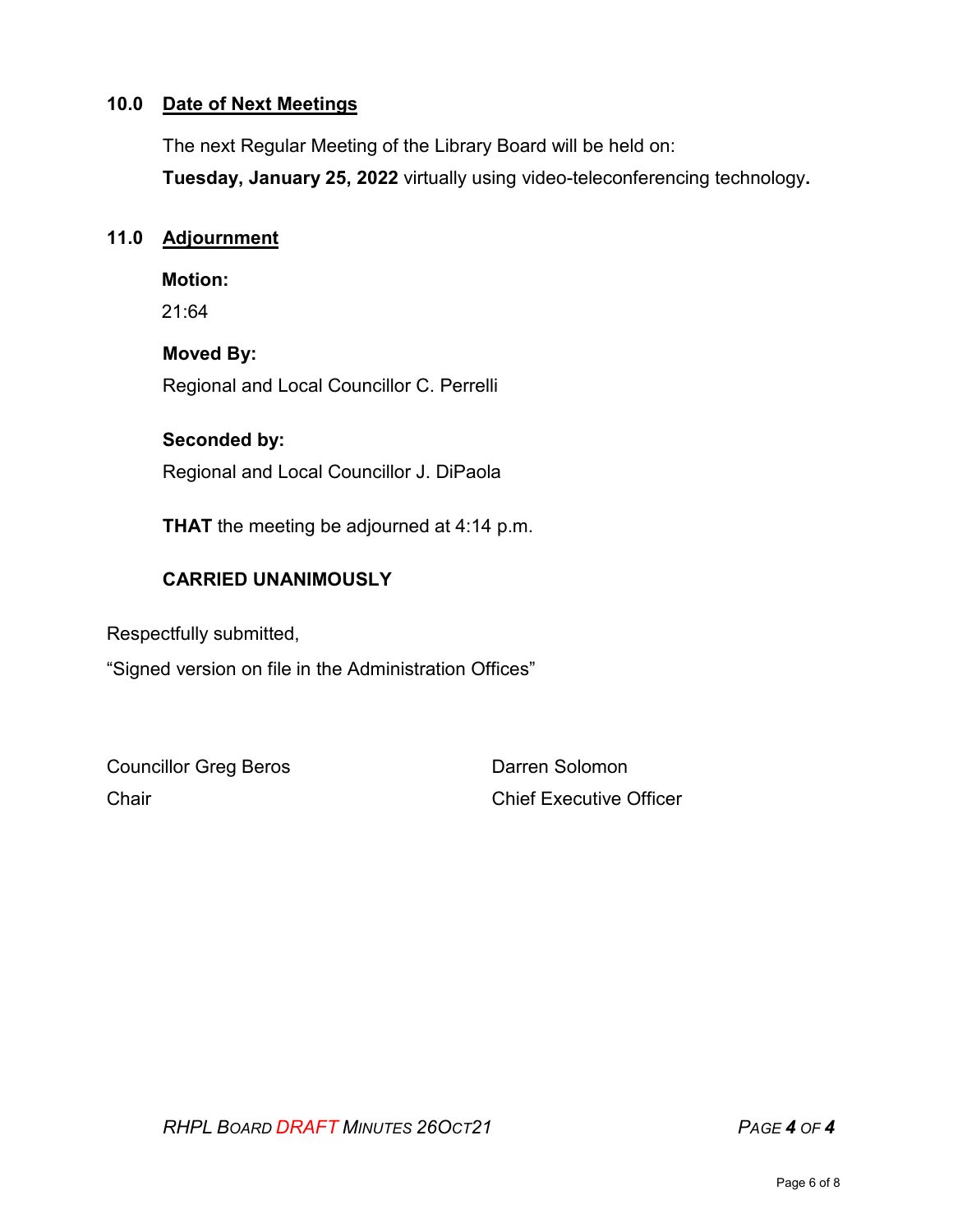

**Report Subject**: Reallocation of Reserve Funding **Report For**: Approval **Meeting Date**: January 28, 2022 **Staff Report #**: SRLIB22.01 **To**: Richmond Hill Public Library Board **From**: Yunmi Hwang, Director, Branch Services

# **SUMMARY**

In September 2020, the Board allocated \$100,000 from the Library Special Purpose Reserve to be used toward possible renovation of the coffee shop space at the Central Library location as the Library was looking for a new service provider. The Library is contracting a new service provider through an RFP process and the provider has proposed using the current setup of the café space without any major renovation.

There are a number of space enhancement capital projects at all library locations that require additional funding due to increased cost of materials and services due to the pandemic and the related inflation. Staff, therefore, recommends that the funds that were initially allocated for the coffee shop space be reallocated to support the increased costs of the other space enhancement capital projects.

# **RECOMMENDATION**

That the Richmond Hill Public Library Board: